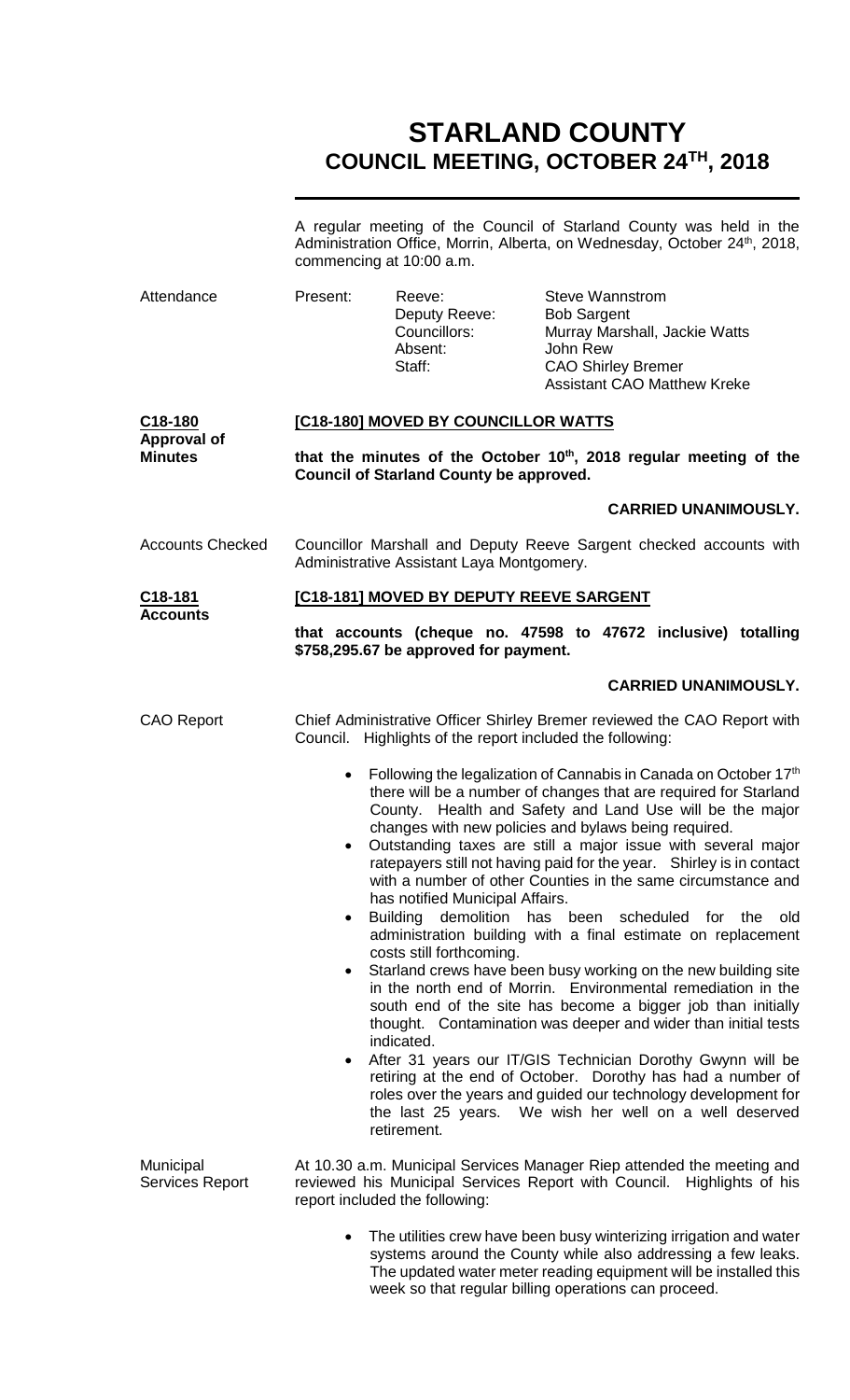There has been a major failure on the Morning Glory waterline feeding out of the Village of Munson. The line break is located directly east of the village where it crosses the main entrance into Munson. The costs of the repair to the line will be substantial due to the costs to excavate and repair the pavement overtop. A Joint Emergency Services committee meeting is tentatively set for November 8<sup>th</sup>. Glen has been working with MPE Engineering on improvements to the back-up power supply to the Morrin Water plant, upgrades are anticipated this fall. Morning Glory **Delegation** At 11:00 a.m. Duane Olsen, Oskar Allen and Kathy McDermid from Morning Glory Water Association attended the meeting to discuss the current state of the water infrastructure owned by the association. A major failure on the line coming out of Munson has resulted in the shut off of the Morning Glory Waterline. Departure At 12:00 p.m. the delegation from Morning Glory Water Association departed from the meeting. **C18-182 Morning Glory Water Connection [C18-182] MOVED BY REEVE WANNSTROM that Starland County sell the Morning Glory Water Association water from the Munson Truckfill pending the full payment of connection costs and an executed water supply agreement between Starland County and the Morning Glory Water Association which will stipulate that the Association will be responsible for all repairs and maintenance on their portion of the line going forward. CARRIED UNANIMOUSLY. C18-183 Land Purchase [C18-183] MOVED BY DEPUTY REEVE SARGENT that Starland County make an offer of \$65,000 to John Shoff for the purchase of Plan 7410041; Lot 1 in the Town of Drumheller. MOTION DEFEATED.** Departure At 12:30 p.m. Glen departed from the meeting. PW Report **At 1:00 p.m. Public Works Supervisor Ken Menage attended the meeting** and reviewed the Public Works Report with Council. Highlights of his report included the following: The PW crew have been re-grading the gravel pad around the Munson Fire Hall, placing concrete barriers, mowing ditches and filling potholes. The Shop crew have been doing regular maintenance on the County's heavy/light duty equipment and setting up the new truck purchased this year. Gradermen have been maintaining gravel roads. Ken has been coordinating work on the new building site, starting the Craigmyle road project, attending meetings and following up with Ritchie Brothers auctioneers. Departure **At 1:45 p.m. Ken departed from the meeting.** AEMA An agenda and accommodations list was distributed to Council for the upcoming Alberta Emergency Management Association Stakeholder summit in Edmonton on December 4<sup>th</sup> and 5<sup>th</sup>. PRMS AGM Palliser Regional Municipal Services will be hosting their Annual General Meeting on November 8<sup>th</sup> in Hanna.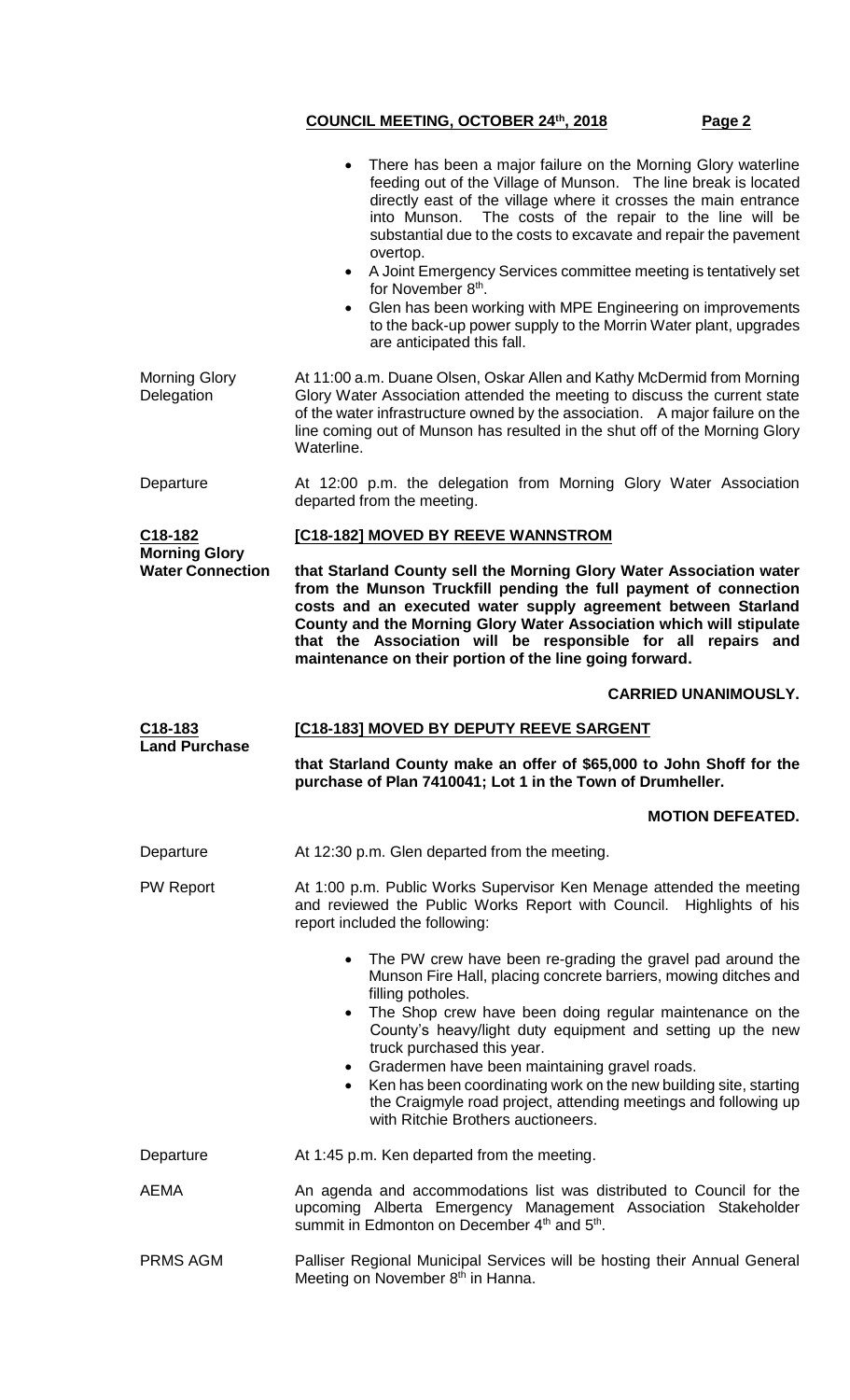|                                                            | <b>Starland County</b><br><b>Christmas Party</b>                                                                                                                                                                                                                                                       | Starland County's annual staff Christmas Party has been set for December<br>14 <sup>th</sup> in the Morrin Community Hall. Registration deadline is November 23 <sup>rd</sup> .                                                                                                       |  |  |
|------------------------------------------------------------|--------------------------------------------------------------------------------------------------------------------------------------------------------------------------------------------------------------------------------------------------------------------------------------------------------|---------------------------------------------------------------------------------------------------------------------------------------------------------------------------------------------------------------------------------------------------------------------------------------|--|--|
| <b>Water Rates</b>                                         |                                                                                                                                                                                                                                                                                                        | Assistant CAO Kreke updated Council on the process for implementing a<br>new Water Rates Bylaw. Currently Brownlee LLP has been contracted to<br>provide assistance in setting up a new Bylaw and rates system.                                                                       |  |  |
| <b>Drumheller</b><br><b>Water Rates</b>                    |                                                                                                                                                                                                                                                                                                        | Notice was received from the Town of Drumheller that water prices would<br>be rising 5% this year effective January 1 <sup>st</sup> , 2019.                                                                                                                                           |  |  |
| Hanna and<br><b>District Medical</b>                       |                                                                                                                                                                                                                                                                                                        | The 2019 requisition for Hanna Medical Properties for Starland County has<br>been set at \$8,912.90 based on 190 users.                                                                                                                                                               |  |  |
| C18-184<br><b>Hanna Medical</b><br><b>Requisition</b>      | [C18-184] MOVED BY COUNCILLOR MARSHALL                                                                                                                                                                                                                                                                 |                                                                                                                                                                                                                                                                                       |  |  |
|                                                            | that Starland County pay the 2019 Hanna Medical Properties<br>requisition of \$8,912.90.                                                                                                                                                                                                               |                                                                                                                                                                                                                                                                                       |  |  |
|                                                            |                                                                                                                                                                                                                                                                                                        | <b>CARRIED UNANIMOUSLY.</b>                                                                                                                                                                                                                                                           |  |  |
| <b>RDRWA</b>                                               |                                                                                                                                                                                                                                                                                                        | The 2019 requisition for the Red Deer River Watershed Alliance for Starland<br>County has been set at \$1,035.50 based on 50 cent per capita request.                                                                                                                                 |  |  |
| <u>C18-185</u>                                             |                                                                                                                                                                                                                                                                                                        | [C18-184] MOVED BY COUNCILLOR MARSHALL                                                                                                                                                                                                                                                |  |  |
| <b>RDRWA</b><br><b>Requisition</b>                         |                                                                                                                                                                                                                                                                                                        | that Starland County pay the 2019 Red Deer Watershed Alliance<br>requisition of \$1,035.50.                                                                                                                                                                                           |  |  |
|                                                            |                                                                                                                                                                                                                                                                                                        | <b>CARRIED UNANIMOUSLY.</b>                                                                                                                                                                                                                                                           |  |  |
| Alberta Surface<br><b>Rights</b>                           |                                                                                                                                                                                                                                                                                                        | The Alberta Surface Rights Federation will hosting a special meeting Friday,<br>November 16 <sup>th</sup> , 2018 at the Norsemen Inn, Camrose.                                                                                                                                        |  |  |
| <b>RMA Cannabis</b><br>Transition                          |                                                                                                                                                                                                                                                                                                        | Following the legalization of cannabis in Canada, Rural Municipalities of<br>Alberta has advocated that all municipalities in Alberta receive a 50 per cent<br>share of federal cannabis excise tax revenues in order to partially offset the<br>costs of regulation and enforcement. |  |  |
| <b>RMA President</b><br>Request                            |                                                                                                                                                                                                                                                                                                        | Correspondence was received from RMA President AI Kemmere requesting<br>Council support in the upcoming RMA presidential election.                                                                                                                                                    |  |  |
| Personnel<br>Committee<br>Meeting                          |                                                                                                                                                                                                                                                                                                        | A meeting of the Starland County Personnel Committee has been set for<br>November 7 <sup>th</sup> , 9:00 a.m. in the Starland County Council room.                                                                                                                                    |  |  |
| C18-186<br>Motion to go In-<br><b>Camera</b>               |                                                                                                                                                                                                                                                                                                        | [C18-186] MOVED BY COUNCILLOR WATTS                                                                                                                                                                                                                                                   |  |  |
|                                                            | that under the exemption granted by Section 17, Division 2, Part 1 of<br>the Freedom of Information and Protection of Personal Privacy Act<br>Reeve Wannstrom, Deputy Reeve Sargent, Councillors Watts and<br>Marshall, and staff Bremer and Kreke proceed with the meeting In-<br>Camera at 2:15 p.m. |                                                                                                                                                                                                                                                                                       |  |  |
|                                                            |                                                                                                                                                                                                                                                                                                        | <b>CARRIED UNANIMOUSLY.</b>                                                                                                                                                                                                                                                           |  |  |
| C <sub>18</sub> -187<br>Motion to come<br>out of In-Camera | <b>[C18-187] MOVED BY COUNCILLOR WATTS</b>                                                                                                                                                                                                                                                             |                                                                                                                                                                                                                                                                                       |  |  |
|                                                            | that the meeting proceed out of In-Camera at 2:45 p.m.                                                                                                                                                                                                                                                 |                                                                                                                                                                                                                                                                                       |  |  |
|                                                            |                                                                                                                                                                                                                                                                                                        | <b>CARRIED UNANIMOUSLY.</b>                                                                                                                                                                                                                                                           |  |  |
| Committee<br>Reports                                       |                                                                                                                                                                                                                                                                                                        | Each of the Councillors present briefly reported on the various committees<br>to which they are appointed.                                                                                                                                                                            |  |  |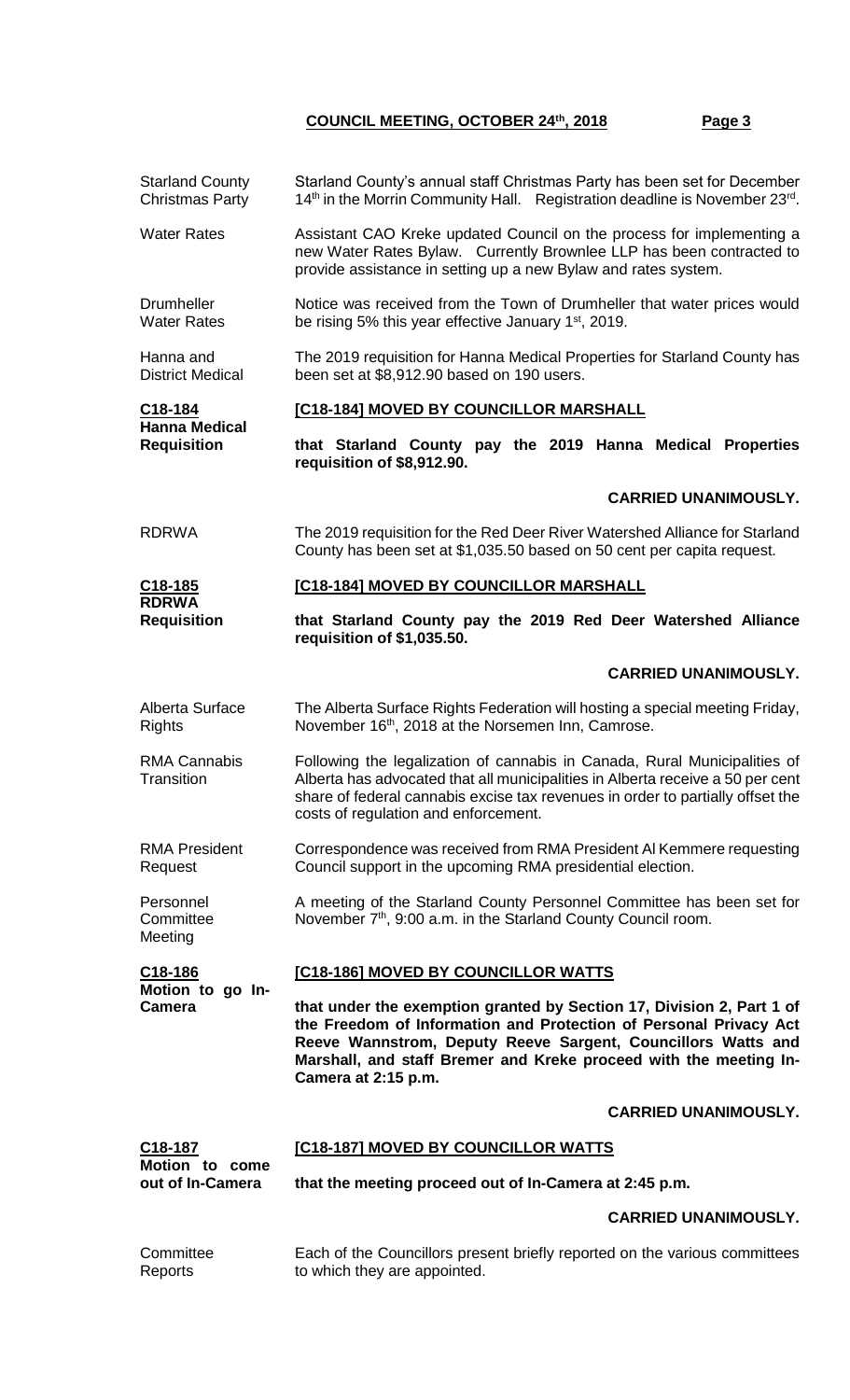| Council<br>Communications | <b>Council Communications:</b>                                                                                                                                                                                                                                                                                    |                        |                      |  |  |
|---------------------------|-------------------------------------------------------------------------------------------------------------------------------------------------------------------------------------------------------------------------------------------------------------------------------------------------------------------|------------------------|----------------------|--|--|
|                           | i)<br>Delia & District Dawson Historical Museum re: Thank-you<br>$\overline{ii}$<br>Drumheller & Area Asset Development Coalition re: Youth Art Gala<br>iii)<br>PLRD re: Board Highlights<br>ii)<br>Insight into Government (2 Issues)<br>iii)<br>Rural Municipalities of Alberta<br>Contact Newsletter (2 Issue) |                        |                      |  |  |
| <b>Accounts</b>           | Accounts - see prior motion.                                                                                                                                                                                                                                                                                      |                        |                      |  |  |
|                           | <b>RMA TRADE</b>                                                                                                                                                                                                                                                                                                  | CK# 47598              | 23,102.98            |  |  |
|                           | <b>Sub-Total:</b>                                                                                                                                                                                                                                                                                                 | \$                     | 23,102.98            |  |  |
|                           | A.H. GRADER SERVICE LTD.                                                                                                                                                                                                                                                                                          | CK# 47599              | 13,744.50            |  |  |
|                           | A&D HARPER TIRE (1979) LTD.                                                                                                                                                                                                                                                                                       | CK# 47600              | 4,051.32             |  |  |
|                           | <b>ACTIVE GLASS</b>                                                                                                                                                                                                                                                                                               | CK# 47601              | 528.51               |  |  |
|                           | ADAMS INDUSTRIAL SUPPLIES INC.                                                                                                                                                                                                                                                                                    | CK# 47602              | 883.69               |  |  |
|                           | ADVANCED COOLANT TECHNOLOGIES                                                                                                                                                                                                                                                                                     | CK# 47603              | 1,366.98             |  |  |
|                           | AIR LIQUIDE CANADA HEAD OFFICE                                                                                                                                                                                                                                                                                    | CK# 47604              | 357.89               |  |  |
|                           | ALLIED DISTRIBUTORS DRUM LTD.                                                                                                                                                                                                                                                                                     | CK# 47605              | 2,060.05             |  |  |
|                           | ALTAGAS UTILITIES INC.                                                                                                                                                                                                                                                                                            | CK# 47606              | 1,620.68             |  |  |
|                           | ASPEN FORD SALES LTD.                                                                                                                                                                                                                                                                                             | CK# 47607              | 143,607.45           |  |  |
|                           | ATCO ELECTRIC LTD.<br><b>BADLANDS TO BANFF</b>                                                                                                                                                                                                                                                                    | CK# 47608<br>CK# 47609 | 33.70<br>500.00      |  |  |
|                           | <b>BARRON, FRANCIS</b>                                                                                                                                                                                                                                                                                            | CK# 47610              | 391.50               |  |  |
|                           | <b>BIG COUNTRY GAS CO-OP</b>                                                                                                                                                                                                                                                                                      | CK# 47611              | 295.84               |  |  |
|                           | BORDER PAVING LTD.                                                                                                                                                                                                                                                                                                | CK# 47612              | 3,745.73             |  |  |
|                           | <b>BUFFALO VENTURES INC.</b>                                                                                                                                                                                                                                                                                      | CK# 47613              | 50,305.50            |  |  |
|                           | <b>BUKSA ASSOCIATES INC.</b>                                                                                                                                                                                                                                                                                      | CK# 47614              | 850.00               |  |  |
|                           | BURT, EDWIN L.                                                                                                                                                                                                                                                                                                    | CK# 47615              | 150.00               |  |  |
|                           | <b>CERVUS AG EQUIPMENT LP</b>                                                                                                                                                                                                                                                                                     | CK# 47616              | 266.01               |  |  |
|                           | <b>CINTAS CANADA LIMITED</b>                                                                                                                                                                                                                                                                                      | CK# 47617              | 82.95                |  |  |
|                           | <b>CITY OF BROOKS</b>                                                                                                                                                                                                                                                                                             | CK# 47618              | 275.00               |  |  |
|                           | CRAIGMYLE OILFIELD SERVICES LTD.                                                                                                                                                                                                                                                                                  | CK# 47619              | 2,348.07             |  |  |
|                           | <b>CW CLEANING/CANDACE WILLIAMS</b>                                                                                                                                                                                                                                                                               | CK# 47620              | 192.50               |  |  |
|                           | DIGITEX CANADA INC.                                                                                                                                                                                                                                                                                               | CK# 47621              | 24.57                |  |  |
|                           | DRUMHELLER CHRYSLER LTD.                                                                                                                                                                                                                                                                                          | CK# 47622              | 40.94                |  |  |
|                           | EAST CENTRAL GAS CO-OP LTD.                                                                                                                                                                                                                                                                                       | CK# 47623              | 171.19               |  |  |
|                           | <b>ENMAX</b>                                                                                                                                                                                                                                                                                                      | CK# 47624              | 7,321.56             |  |  |
|                           | FINNING (CANADA)<br>FREIGHTLINER OF RED DEER INC.                                                                                                                                                                                                                                                                 | CK# 47625<br>CK# 47626 | 309,498.00<br>252.06 |  |  |
|                           | <b>FRESON BROS DRUMHELLER</b>                                                                                                                                                                                                                                                                                     | CK# 47627              | 471.88               |  |  |
|                           | GLOVER INTERNATIONAL TRUCKS LTD. CK# 47628                                                                                                                                                                                                                                                                        |                        | 2,749.54             |  |  |
|                           | <b>GOLDEN WEST BROADCASTING</b>                                                                                                                                                                                                                                                                                   | CK# 47629              | 1,318.80             |  |  |
|                           | <b>GOVERNMENT OF ALBERTA</b>                                                                                                                                                                                                                                                                                      | CK# 47630              | 99.75                |  |  |
|                           | <b>GRIFFITH, SHERRY</b>                                                                                                                                                                                                                                                                                           | CK# 47631              | 275.26               |  |  |
|                           | HENRY KROEGER REGIONAL WATER                                                                                                                                                                                                                                                                                      | CK# 47632              | 194.84               |  |  |
|                           | HI-WAY 9 EXPRESS LTD.                                                                                                                                                                                                                                                                                             | CK# 47633              | 481.40               |  |  |
|                           | <b>KNEEHILL COUNTY</b>                                                                                                                                                                                                                                                                                            | CK# 47634              | 4,631.05             |  |  |
|                           | LAPP                                                                                                                                                                                                                                                                                                              | CK# 47635              | 24,778.60            |  |  |
|                           | <b>LOOKER OFFICE EQUIPMENT</b>                                                                                                                                                                                                                                                                                    | CK# 47636              | 8,612.10             |  |  |
|                           | MARSHALL, MURRAY                                                                                                                                                                                                                                                                                                  | CK# 47637              | 4,561.25             |  |  |
|                           | <b>MARY LAMBERT PRODUCTIONS</b>                                                                                                                                                                                                                                                                                   | CK# 47638              | 100.00               |  |  |
|                           | MPE ENGINEERING LTD.                                                                                                                                                                                                                                                                                              | CK# 47639              | 19,922.71            |  |  |
|                           | NAPA AUTO PARTS DRUMHELLER                                                                                                                                                                                                                                                                                        | CK# 47640              | 96.18                |  |  |
|                           | <b>OLD MACDONALD KENNELS</b>                                                                                                                                                                                                                                                                                      | CK# 47641              | 1,423.54             |  |  |
|                           | PETTY CASH<br><b>PITNEYWORKS</b>                                                                                                                                                                                                                                                                                  | CK# 47642              | 168.35               |  |  |
|                           | PIZZA 249                                                                                                                                                                                                                                                                                                         | CK# 47643<br>CK# 47644 | 4,000.00<br>500.00   |  |  |
|                           | PRINTER WORLD INTERNATIONAL                                                                                                                                                                                                                                                                                       | CK# 47645              | 1,138.20             |  |  |
|                           | PUROLATOR INC.                                                                                                                                                                                                                                                                                                    | CK# 47646              | 210.95               |  |  |
|                           | <b>QUEST FABRICATION</b>                                                                                                                                                                                                                                                                                          | CK# 47647              | 1,313.55             |  |  |
|                           | RECEIVER GENERAL OF CANADA                                                                                                                                                                                                                                                                                        | CK# 47648              | 50,007.87            |  |  |